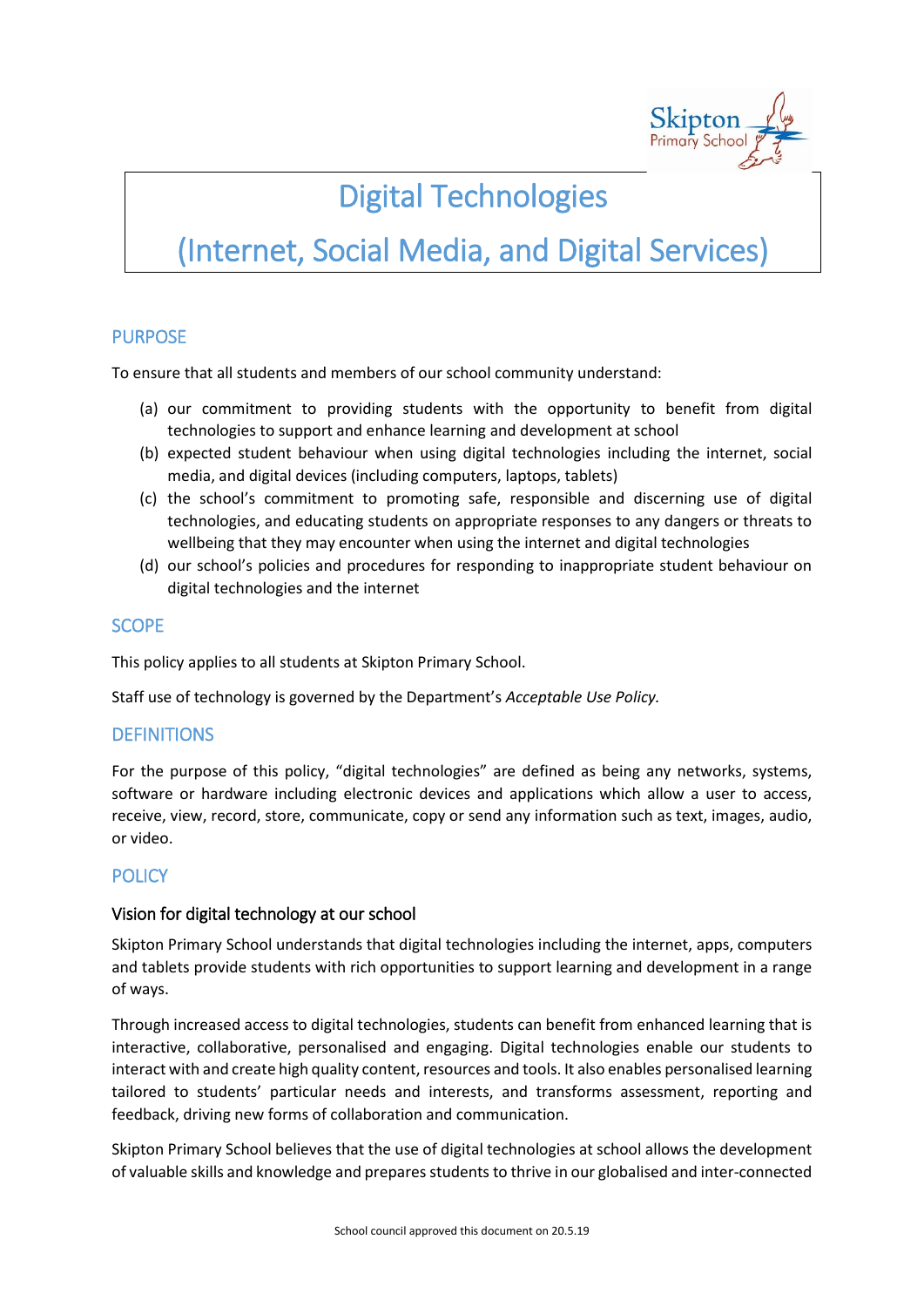world. Our school's vision is to empower students to use digital technologies to reach their personal best and fully equip them to contribute positively to society as happy, healthy young adults.

## Safe and appropriate use of digital technologies

Digital technology, if not used appropriately, may present risks to users' safety or wellbeing. At Skipton Primary School, we are committed to educating all students to be safe, responsible and discerning in the use of digital technologies, equipping them with skills and knowledge to navigate the digital age.

At Skipton Primary School, we:

- use online sites and digital tools that support students' learning, and focus our use of digital technologies on being learning-centred,
- restrict the use of digital technologies in the classroom to specific uses with targeted educational or developmental aims,
- supervise and support students using digital technologies in the classroom,
- effectively and responsively address any issues or incidents that have the potential to impact on the wellbeing of our students,
- have programs in place to educate our students to be promoting safe, responsible and discerning use of digital technologies,
- educate our students about digital issues such as online privacy, intellectual property and copyright, and the importance of maintaining their own privacy online,
- actively educate and remind students of our *Student Engagement* policy that outlines our school's values and expected student behaviour, including online behaviours,
- have an Acceptable Use Agreement outlining the expectations of students when using digital technology at school,
- use clear protocols and procedures to protect students working in online spaces, which includes reviewing the safety and appropriateness of online tools and communities, removing offensive content at the earliest opportunity,
- educate our students on appropriate responses to any dangers or threats to wellbeing that they may encounter when using the internet and other digital technologies,
- provide a filtered internet service to block access to inappropriate content,
- refer suspected illegal online acts to the relevant law enforcement authority for investigation, and
- support parents and carers to understand safe and responsible use of digital technologies and the strategies that can be implemented at home through regular updates in our newsletter and annual information sheets.

Distribution of school owned devices to students and personal student use of digital technologies at school will only be permitted where students and their parents/carers have completed a signed *Enrolment and Conditions Agreement*.

It is the responsibility of all students to protect their own password and not divulge it to another person. If a student or staff member knows or suspects an account has been used by another person, the account holder must notify the principal as appropriate, immediately.

All messages created, sent or retrieved on the school's network are the property of the school. The school reserves the right to access and monitor all messages and files on the computer system, as necessary and appropriate. Communications including text and images may be required to be disclosed to law enforcement and other third parties without the consent of the sender.

#### Student behavioural expectations

When using digital technologies, students are expected to behave in a way that is consistent with Skipton Primary School's *Statement of Values, Student Wellbeing and Engagement* policy, and *Bullying Prevention* policy.